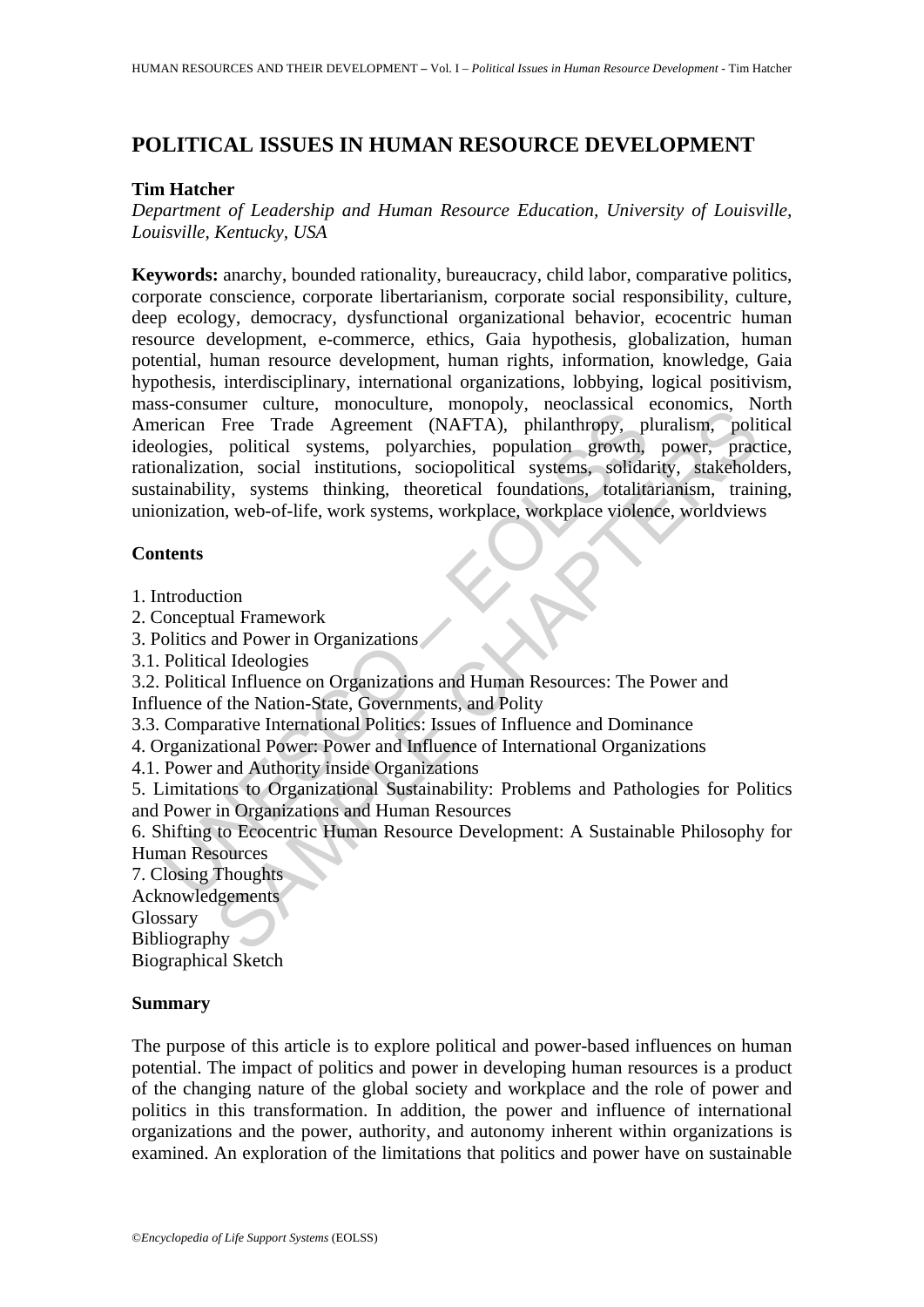development of organizations and human resources followed by a description of the evolution of more ecocentric methods for the development of sustainable human and environmental resources provides clues about the complex contexts in which individuals and organizations interact with their political environments.

Such inquiries into the impact of politics are needed to (a) remove constraints to sustainable development of human resources, (b) enhance the development of global systems that support sustainable human resource development and, (c) build sociallyand politically-responsive individuals and organizations. Human resource development as an organizational function and as a stand-alone profession plays a principle role in enhancing the long-term sustainability of organizations and has the potential to help cultivate organizations and people that positively influence communities, society, and the environment. The role that politics and power play in the development of environmental and human resources requires much more discussion and dialogue than is currently happening.

### **1. Introduction**

ir commental and human resources requires much more discussion a<br>ently happening.<br>
artroduction<br>
and a sustainable life support system, a system in which current<br>
nout diminishing the chances of future generations, requ<br>
t and a human resources requires much more discussion and dialogue the appening.<br>
statainable life support system, a system in which current needs are satis-<br>
immishing the chances of future generations, requires "enlighted To build a sustainable life support system, a system in which current needs are satisfied without diminishing the chances of future generations, requires "enlightened institutions" with social, economic, and political agendas that enhance human and environmental development. Yet, even the smallest and most specialized organizations do not operate in isolation. They are impacted by, and wield varying degrees of power upon, State politics and policy. Their internal systems also affect individuals, processes, and the organization as a whole while their outcomes alter external organizations, communities, societies, and even the ecosystem. Conversely, external power and politics influence organizations at several levels, namely, individual, organizational, socio-economic, and strategic.

For the first time in history, the great improvement in the human species' ability to survive has resulted in unprecedented population growth, uncontrolled mass consumption, and technological advances. These changes have impacted modern commerce and much of the modern workplace. Mirroring scientific discoveries and shifts in scientific worldviews, the technological revolution in developing countries, and in global governance, the nature of the workplace in the industrialized countries is transforming and forcing changes on individual and organizational participants worldwide.

One of the most spectacular human commitments of the last half of the twentieth century was to economic growth through tremendous increases in productivity and expansion of global trade. This economic globalization of production has redefined the working class and altered organizational structures, work processes and the development of human resources on an international scale while affecting global political and power relationships. With these economic and technical changes come new demands placed on educational systems in the less developed nations as they attempt to train their workers for increases in technology and production. Similarly, new demands have been placed on the educational systems of the developed nations, as automation and "e-commerce" have replaced the obsolete routinization of work. Moreover, political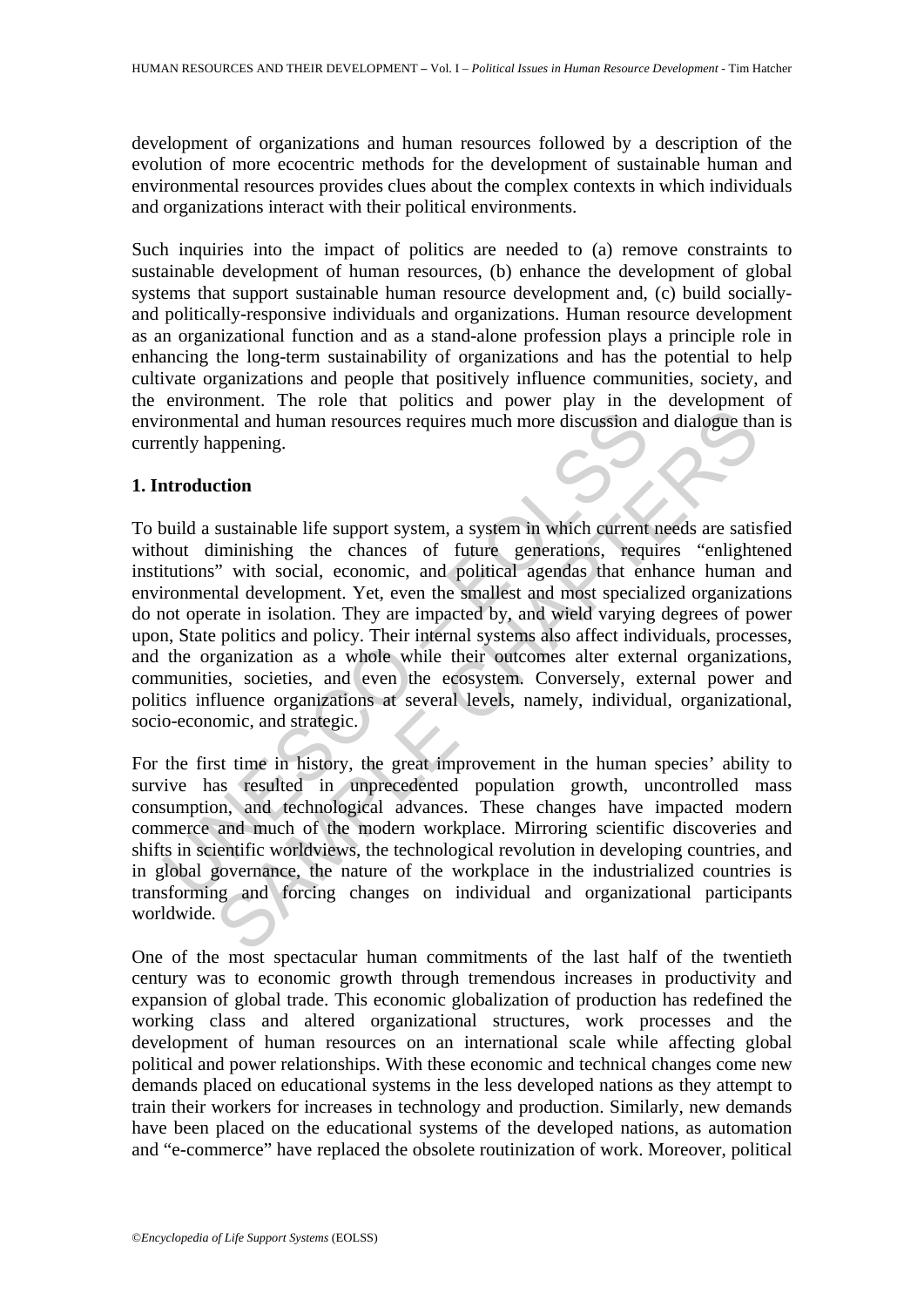ideologies, political agendas, and policy and power issues both internal and external to organizations acerbate technological, economic, and social influences on the transformation of the workplace. Information technologies have been criticized as a tool of the privileged few. Economic growth carries previously unsuspected side effects such as the devastation of the environment whose cumulative impact may be covert and be more deleterious than the undoubted benefits that growth also brings.

kplace and the role of power and politics in this transformatio<br>
uunt of the political influence on organizations and human du<br>
mizations. In addition, the power and influence of international<br>
numiations that politics and Powerful political and power-based influences on human potential require recognition and discussion to (a) remove constraints to sustainable development of human resources, (b) enhance the development of global systems that support sustainable human resource development and, (c) build socially and politically-responsive individuals and organizations. The impact of politics and power in developing human resources is discussed first through addressing the changing nature of the global workplace and the role of power and politics in this transformation, followed by an account of the political influence on organizations and human development within organizations. In addition, the power and influence of international organizations and the power, authority, and autonomy inherent within organizations are examined. Finally, the limitations that politics and power have on sustainable development of organizations and human resources is debated followed by a description of the evolution of more ecocentric methods for development of sustainable human and environmental resources.

# **2. Conceptual Framework**

Human resource development (HRD), as an internal organizational function, exists within literally thousands of public and private organizations worldwide. Organizations exist within economic, societal, and political contexts that involve customs, rules, laws, governance processes, concepts of legitimacy, and the allocation of socio-political power. It is these internal and external political ideologies that positively and negatively govern the development of human resources, and thus workplaces that are socially and ecologically sustainable.

and the role of power and politics in this transformation, followed by<br>the political influence on organizations and human development wins.<br>In addition, the power and piffuence of international organizations<br>and human str The conceptual framework of this article is a synthesis of several major premises. First, comparative politics and the determinates of Nation-State performance *external* to organizations was coupled with the influence of political-power systems and human resource development within or *internal* to organizations. These two concepts were linked with the third concept, the influence of international organizations on the Nation-State. In other words, external political systems and the State influence organizations, and conversely, organizations possess internal power systems and, perhaps for the first time in recorded history, global organizations and industry-based power alliances impact upon global sociopolitical and ecological systems. In addition to external and internal politics and power issues the socio-political and rational-legal (economic) ideas of organizations and individual worldviews are further synthesized into the conceptual framework, which adds to the understanding of organizational and political behaviors.

# **3. Politics and Power in Organizations**

The following discussion of politics and power in organizations addresses the importance of political ideologies in understanding political systems, the power of the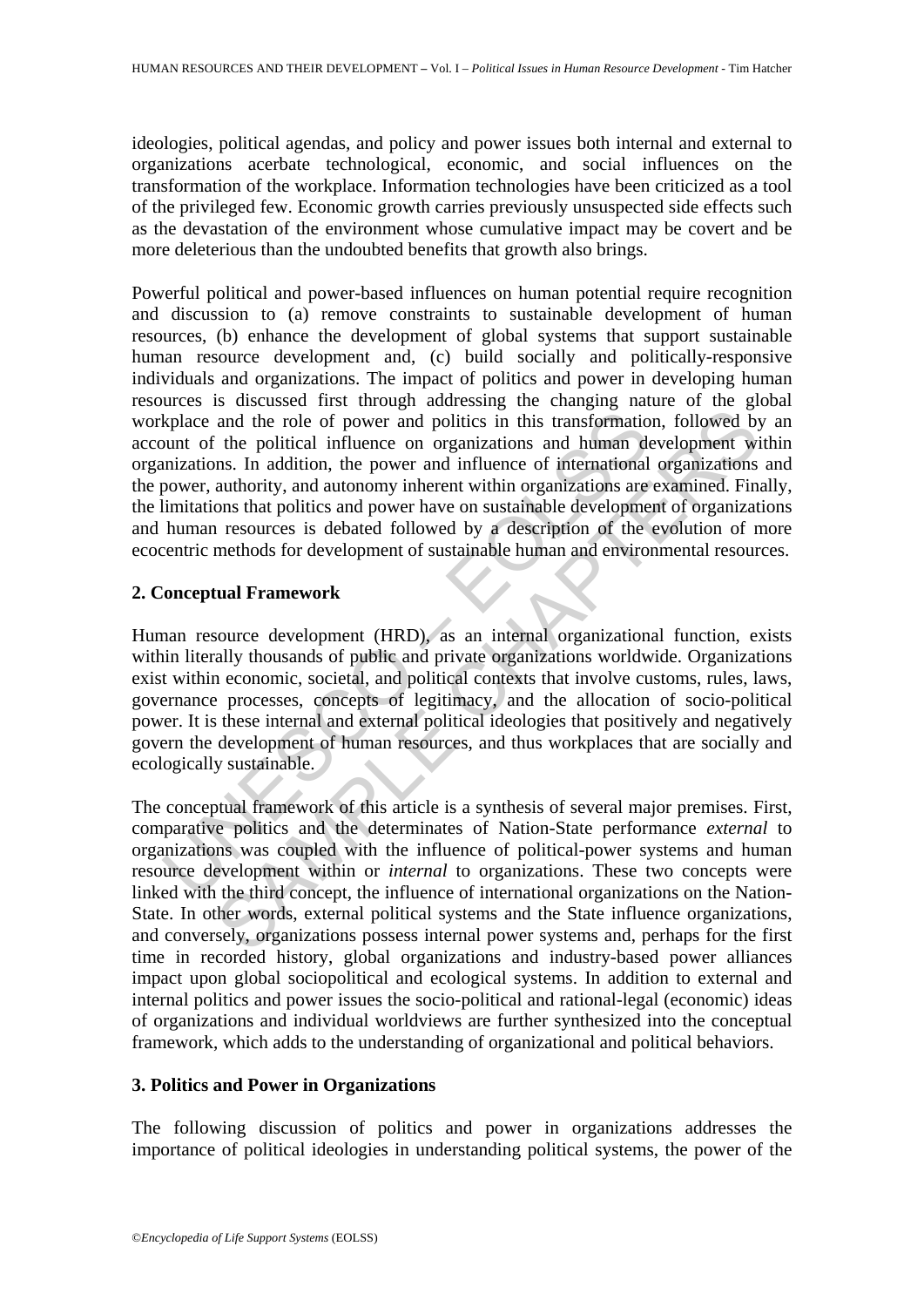Nation-State, governments, and polity, and how political systems vary from the developed Northern countries to the less developed Southern countries. The focus here is on the influence of politics and power on organizations and the development of sustainable environmental and human resources.

# **3.1. Political Ideologies**

Political ideology is the prevailing force behind the institution of government and greatly influences the economic viability and success of organizations. Political ideology explains the ideals of government and State activity as they fall along a continuum from anarchy, or total personal freedom, to totalitarianism, or total state control of individuals within the State. In between the two extremes of anarchy and totalitarianism Wartick and Wood identify several forms of government:

- 1. Negotiated consensus, which adds collective decision-making to anarchy;
- 2. Simple and pluralistic democracies that insure that each citizen can vote on all governmental issues and in which governmental representatives elected by citizens make decisions on their behalf;
- 3. A bureaucratic ideology, which emphasizes the continuity and stability of a permanent bureaucratic government with little input from individual citizens.

Negotiated consensus, which adds collective decision-making to a<br>Simple and pluralistic democracies that insure that each citize<br>governmental issues and in which governmental representatives<br>make decisions on their behalf; ated consensus, which adds collective decision-making to anarchy;<br>and pluralistic democracies that insure that each citizen can vote on<br>mental issues and in which governmental representatives elected by citi-<br>ecisions on t Political ideologies tend to set the tone for governmental support or hindrance of the development of resources – both natural and human. Organizational economic success may be affected by the way a government approaches citizen and organizational participation in decision-making. Political ideologies are important to the development of human resources through the enhancement or denial of democratic decision-making processes that set the tone for organizational ideologies.

# **3.2. Political Influence on Organizations and Human Resources: The Power and Influence of the Nation-State, Governments, and Polity**

Much has been written about the transformation of the workplace brought about by technology, changes in cultures including population growth, economic globalization, shifting workforce diversity, global life systems, global social changes, advances in learning, and the spirituality movement. However, there has been little discussion concerning the changes brought about by politics and power.

Politics is one of the leading causes of sweeping economic globalization and ensuing changes in the international workplace. Nation-States exercise varying levels of political power over organizations and the subsequent development of human resources. The network of governance and political systems of nations and States responds to the demands of both the public and organizations by exercising authority and setting policy over the allocation of resources, values, and services. Governmental politics influences such decisions as what individuals and organizations receive, when, and how, and what can be delivered in what contexts. International governance that impacts organizations is concerned with trade and cooperation between nations and global security and order. But, in most cases the State includes more than just the government; it also includes interest groups and influential business leaders and even some powerful international organization and nongovermental actors.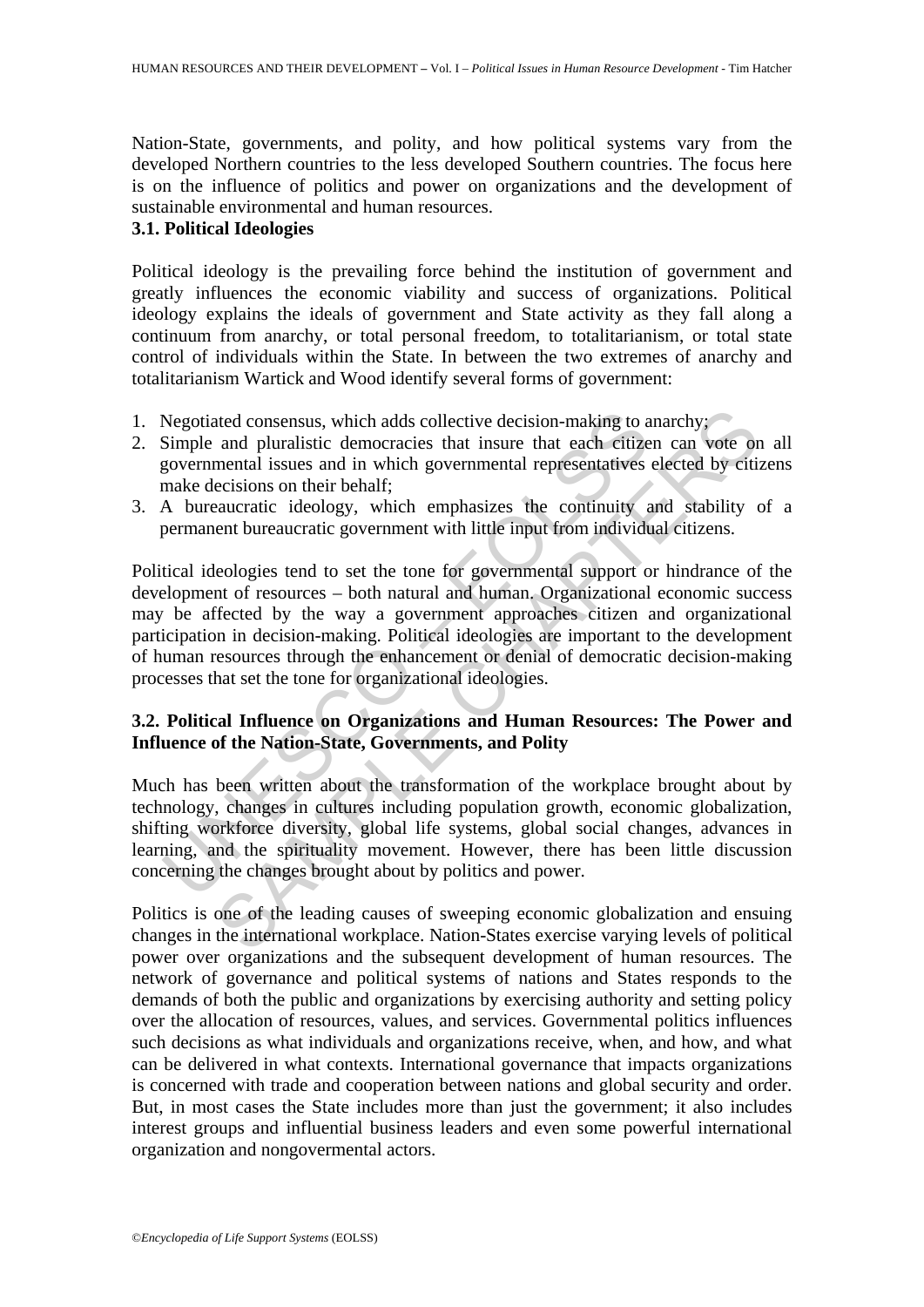To make and enforce decisions about the distribution of resources, governments exercise power -- the power to influence and the capability to enforce that influence, typically through legal or military action. Political authority becomes legitimate when political participants including institutions accept the exercise of power as legitimate and just. Beyond this overt political authority, Nation-States, often with the most heterogeneous populations, can serve as psychologically valid surrogates for the family and therefore as the beneficiaries of a powerful psychological uniting bond. *Solidarity* is an example of this uniting bond. Thus, States perform various and important functions that influence organizations and human development within organizations. The famous American economist Milton Friedman identified four necessary functions that States perform for organizations:

- 1. Creation and enforcement of rules and regulations;
- 2. Provision of common monetary authority;
- 3. Control of the negative influence of monopolistic power;
- 4. Care of children and other marginalized citizens who are unable to participate legitimately in the system.

Wartick & Wood added that through contracts and supplies Nation-States are a business client and a financier of business. Nation-States are also a promoter of trade policies, and through tariffs, regulations, and laws they are a protector of organizations and human resources. Finally, in some cases, they are an owner of essential services such as utilities.

Provision of common monetary authority;<br>Control of the negative influence of monopolistic power;<br>Care of children and other marginalized citizens who are unique<br>integritimately in the system.<br>tick & Wood added that through on of common monetary authority;<br>on of common monetary authority;<br>on of common monetary authority;<br>f children and other marginalized citizens who are unable to partici<br>ately in the system.<br>Wood added that through contracts Political ideologies of governments and Nation-States may positively or adversely influence organizations and the development of human resources. This is generally accomplished through governmental regulations, tax structures, and the establishment of laws such as Title VII of the Civil Rights Act of 1964 in the United States that prescribed organizational responses to establishment and maintenance of basic human rights in the workplace. National laws and regulations may also limit organizational freedom and curtail development of human resources. Such laws and regulations may even limit an organization's ability to compete in the global marketplace. Technological and ecological ideologies strongly impact organizations and individuals. For example, poor countries with abundant natural resources may relax environmental regulations to attract investment, the consequences of which may be deleterious to long-term human development.

Political ideologies may also include "supranational" issues such as universal human rights. Ideologies that transcend national boundaries may be documented and implemented through charters and codes such as the United Nation's (UN) Human Freedom Index. These codes are aspirational in nature and thus difficult to enforce.

Wartick and Wood said that variables that explain the State-organization relationship include degree of cooperation, degree of decision-makers' self-interest, degree of pluralism in public policy development, definition of the public interest and the influence of lobbying techniques. The degree of cooperation between government and business may range from adversarial as in the United States or more cooperative as in Germany. The self-interest that motivates public and private decision-makers impacts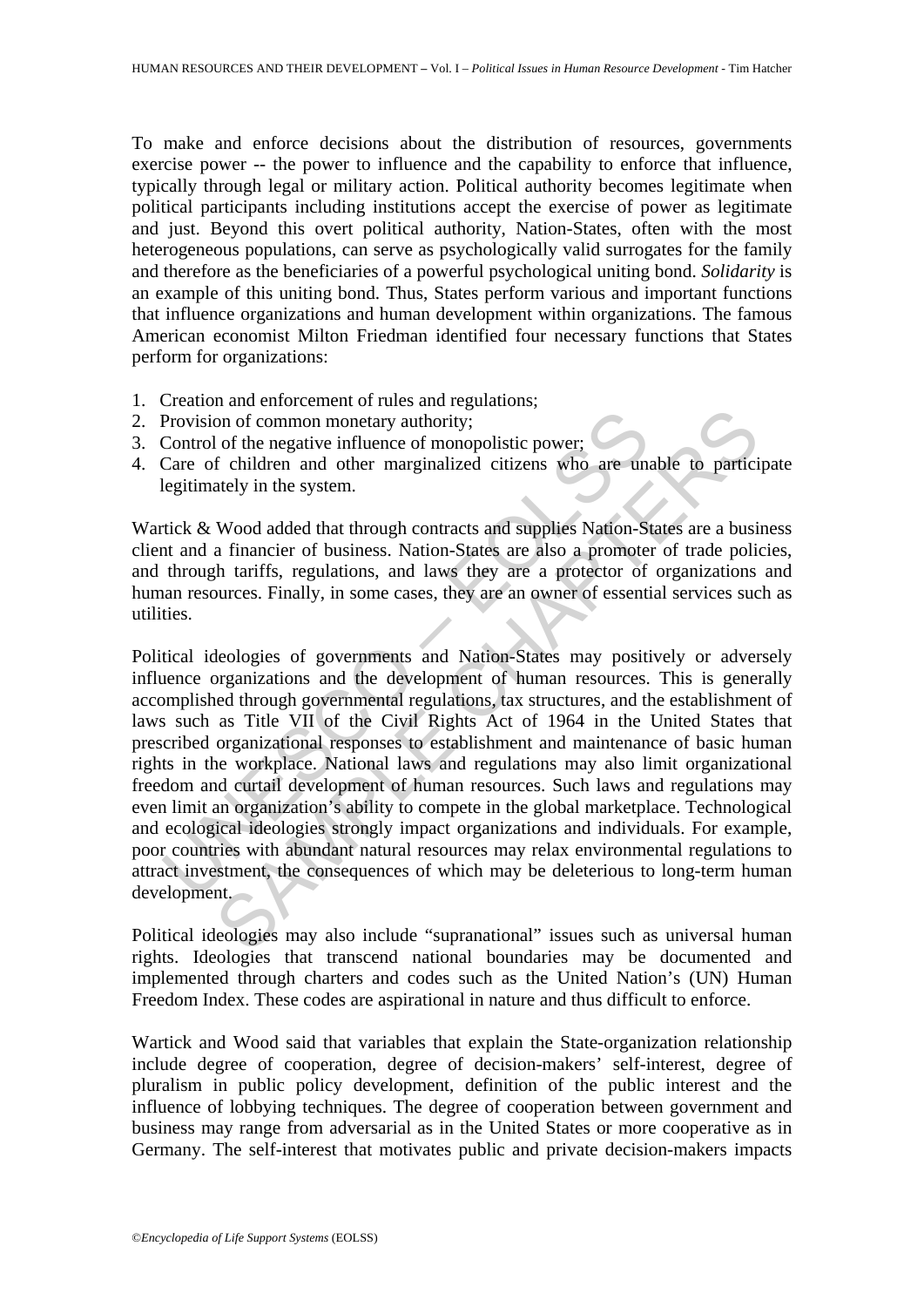cooperation and interaction between government and organizations. Self-interest ranges from myopic economic interests to collective social responsibility. The degree of pluralism, or the extent of public access to the policy development process, indicates private and public involvement with and response to the establishment of public policy.

How a government defines its public interests impacts organizations and the development of human resources by curtailing group dissent through maximizing the mix of self-interests or providing vehicles to enhance a collective view of corporate social responsibility. Lobbying also impacts organizations and human resource development. The way lobbying is achieved either helps decision-makers reach rational and meaningful conclusions that positively impact human development or merely serves as a procedure to buy political favors. This is accomplished through special interest groups who may or may not have human or environmental development or sustainability in their best interest. For example, the tobacco lobby in the United States seldom views the health of citizens as its primary mission.

State political ideologies and political systems change as governments, societies, and cultures change. Coups, revolutions, rebellions, wars, economic upheaval, cultural misunderstandings and hostilities, elections, suffrage, and other conflicts and cooperation transform political systems and significantly impact organizations and the development of human and environmental resources.

### **3.3. Comparative International Politics: Issues of Influence and Dominance**

ainability in their best interest. For example, the tobacco lobby in<br>om views the health of citizens as its primary mission.<br>
e political ideologies and political systems change as governme<br>
ersechange. Coups, revolutions, ity in their best interest. For example, the tobacco lobby in the United St<br>with their best interest. For example, the tobacco lobby in the United St<br>ws the health of citizens as its primary mission.<br>Cal ideologies and pol Comparing the politics and political conduct of the more than 170 Nation-States beyond a single border and an isolated political system helps identify the implications of political events, trends and changes on organizations and the development of human resources. How economic and environmental policy is made and carried out in different countries, how their governments and legal systems operate, how public opinion is formed, all play a role in organizational growth or decline and the development or disintegration of human and environmental resources. It is beyond the scope of this article to provide details of comparative political systems of the many Nation- States in existence today. However, a broad understanding of the political systems of the North and South and their impact on economics of Nation-States and growing multinational organizations remains critical knowledge for educators and private and public organizational and human development leaders.

Comparative politics is important to the sustainable development of multinational organizations that tend to traverse and embody several political systems. States may and do exclude or include specific groups on the basis of ethnicity, gender, age, or economic status. They may view certain practices as legal or illegal, moral or immoral, and dictate who may be hired or fired. The possibility of rapid change through coups or other means can change a State's position for an organization or industry from support to opposition overnight. Multinational companies increasingly are planning in terms of regions or hemispheres rather than countries, and the financial markets are depending more on international time zones than on individual Nation-States.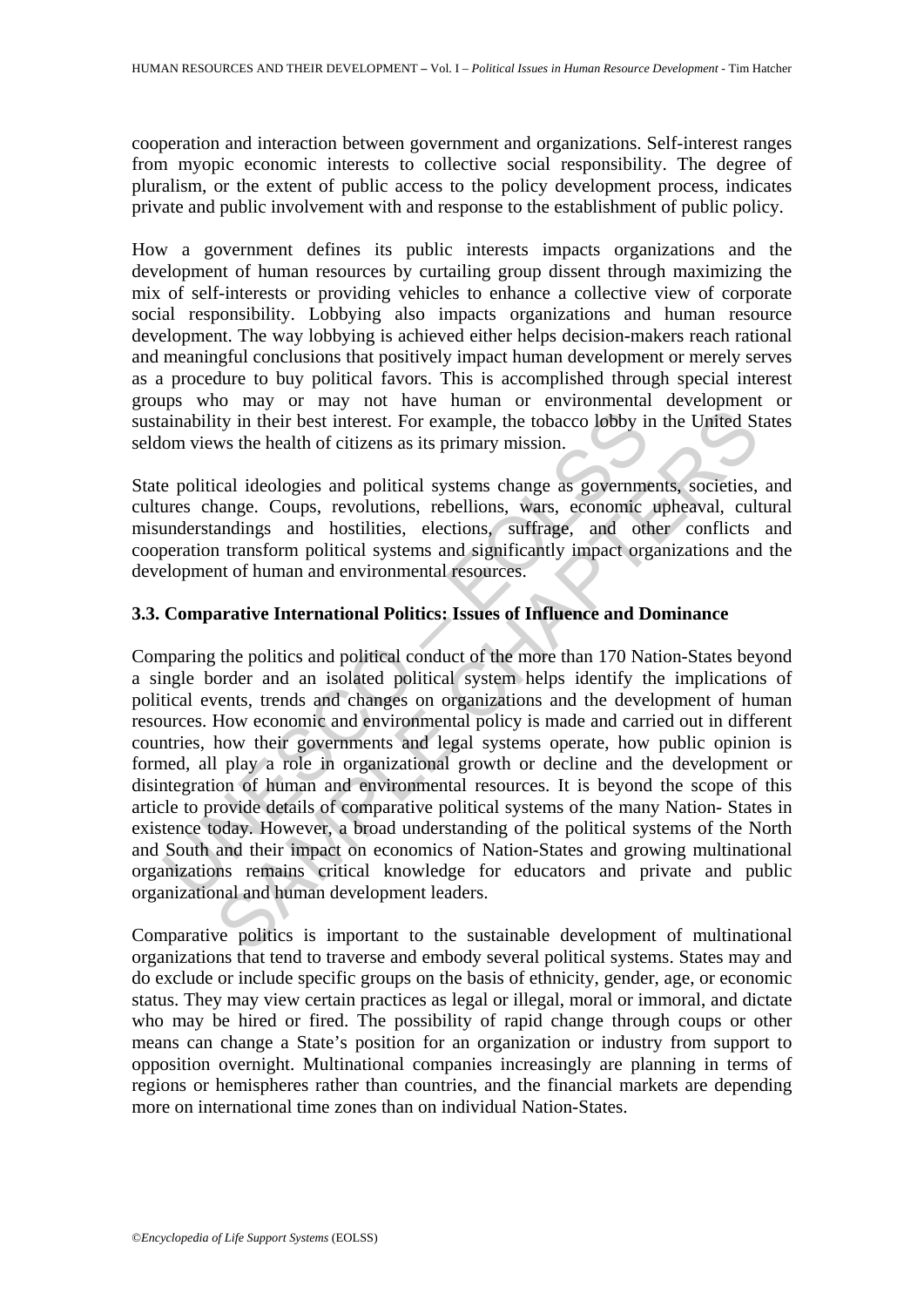Political institutions and governments, and the organizations and development of human resources influenced by those institutions and governments differ from Northern to Southern countries. Southern and especially Third World nations, which may or may not lack democratic ideologies, are preoccupied with their exploding populations and resultant issues of development and distribution of food and sweeping poverty. Furthermore, the South is locked in subservient economic relations with global capitalistic Northern countries. The Northern countries have raised their populations well above the starvation level and modernized and advanced their definition of poverty.

Yet, even the more developed countries of Europe are facing sweeping changes and challenges. For example, as the twelve member nations of the European Community integrate their economies, their individual States are less able to chart their own political and economic policies. The post-communist countries of Eastern Europe in particular are striving to reconfigure their economies through quasi-democratic reforms while struggling with the psychosocial well-being and living standards of their publics. Even though cooperation and trade and prevention of violence are promoted among nations by organizations such as the United Nations, it is impractical to think that nationalism, national boundaries, or individual polity will completely vanish or cease to be an influence on organization and human development in the near future.

striving to reconfigure their economies through quasi-democration endingly with the psychosocial well-being and living standards of righ cooperation and trade and prevention of violence are promorganizations such as the Un is to reconfigure their economies through quasi-democratic reforms with the psychosocial well-being and living standards of their publics. Entimation and tracted and prevention of violence are promoted among nations such a An exploration of political systems and how they affect economic performance necessarily includes a review of broad economic policy and how the State system meets its economic goals and the public's expectations of economic success. In the Northern countries and especially in the Western polyarchies (democracies that predominate in North America and Western Europe), economic policymaking is divided into two ideologies. *Pluralism* is the idea that groups compete within an agreed-upon set of rules with government as mediator, and *corporatism* is the concept where government, business, labor, and other special interests groups cooperatively set economic policy. Generally speaking, the policy-making process in Northern, First World countries is considered pluralist while Southern, Third World countries tend to embrace corporatism. Organizations and the development of human resources are at risk when a political system discourages an open dialogue for setting economic goals. For example, governmental or special interests groups may throttle unionization by accusing the union of trying to divide the society.

Not only do governments and polity impact economic policy; public and private institutions also establish and influence the economic policy of Nation-States. For example, organized labor or trade unions influence economic policy and action through strikes, affiliations with leading labor parties as in Great Britain, or large national industry federations such as the German Trade Union Federation (DGB) and the AFL-CIO (American Federation of Labor – Congress of Industrial Organizations) in the United States. Today, a generally weakened organized labor movement, especially in the polyarchies, and other large economic interest groups are blamed for much of the unsatisfactory economic performance of several Northern countries, namely Great Britain, France, and Germany. In some developing Southern countries such as China and Burma, freedom of association, the hallmark of unionization, is discouraged or completely prohibited.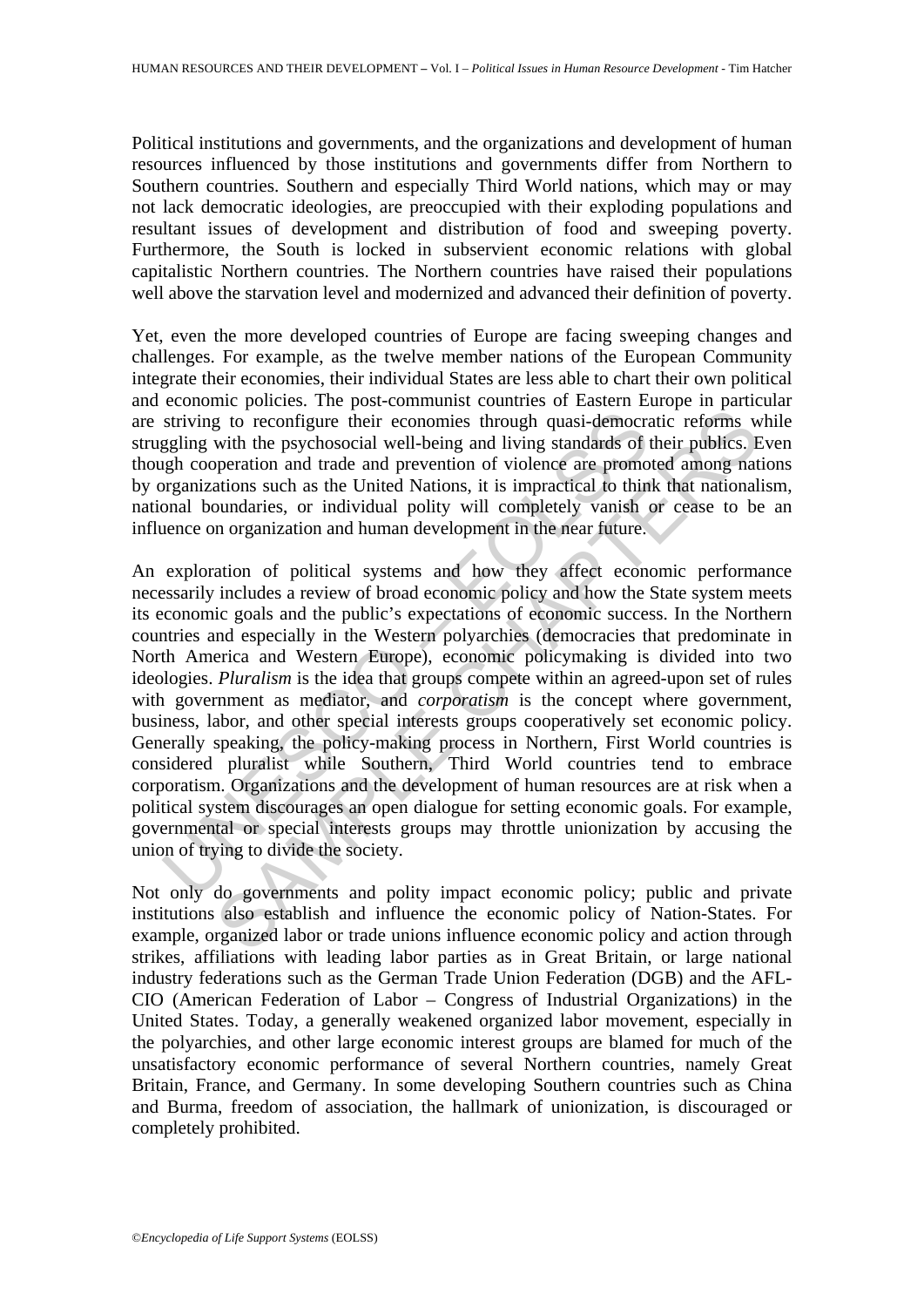Recent shifts in socio-political systems have had far-reaching effects. Socialist regimes of central and Eastern Europe and the former Soviet bloc countries have been replaced with various forms of democratic government. Shama noted that these political system shifts brought about the following changes: (a) from a centrally-managed economy to a market-driven one, (b) from low inflation rates to rates as high as 3,000 percent, (c) from almost nonexistent unemployment rates to rates as high as thirty percent, and (d) from relatively no competition to a highly competitive global market environment. Generally speaking, the impact of these political system changes on human resources has been less than positive. Many organizations have struggled to meet payroll, hire qualified people, or expend even minimum resources to develop required skills and knowledge. Only time will tell if these effects are permanent or temporary results of massive socio-political change.

In the Southern, Third World nations, the quality of life for citizens is the most urgent of all issues. People in the grinding poverty of poor countries are concerned with meeting family expenses, including food and shelter, clothing, and the simplest medical care. Even in resource-rich countries such as oil-rich Nigeria and many South American countries, political systems must cope with uneven economic development, corruption, and rapid and uncontrolled industrialization and urbanization.

In comparison, the impact on international organizations of political systems struggling to provide the basics of life and sustenance to their citizenry makes social justice and ecological responsibility seem trivial problems. The tradeoffs between economic development, reducing poverty, and ecological degradation are difficult to discern. Loss of rain forests in South America is a direct result of placing economic gain over environmental responsibility.

he Southern, Third World nations, the quality of life for citizens is suses. People in the grinding poverty of poor countries are conce<br>ily expenses, including food and shelter, clothing, and the simplem in in resource-ric hern, Third World nations, the quality of life for citizens is the most urge<br>People in the grinding poverty of poor countries are concerned with meenses, including food and shelter, clothing, and the simplest medical<br>essou Southern economies are competing with other developing and newly industrializing countries to attract foreign direct and portfolio investment and trade. But questions about how these economies deal with issues such as rampant disease and starvation, escalating infant mortality, illiteracy, safe potable water, agricultural production and food, exploding populations, culture wars and "ethnic cleansing", political and civil wars and associated defense spending remain. Also in question are how these economies will meet basic human needs, and how these dilemmas affect sustainable environmental and human development within organizations.

There is no doubt that Third World countries' polity affects this development to some extent. Governmental decisions such as India's autarkic economic policy, in which it chose to rely on its own resources, are among the causes of an overall inability to solve many environmental and human potential problems. The fact that multinational corporations and international organizations use developing countries to further their own economic goals and ambitions seldom aids in resolving these obstacles to environmental and human development.

When organizations exert power beyond their national boundaries and influence the political systems of host States, then organizational power has transcended the Nation-State polity. Many multinational corporations and international organizations already wield such power and this power is quickly expanding.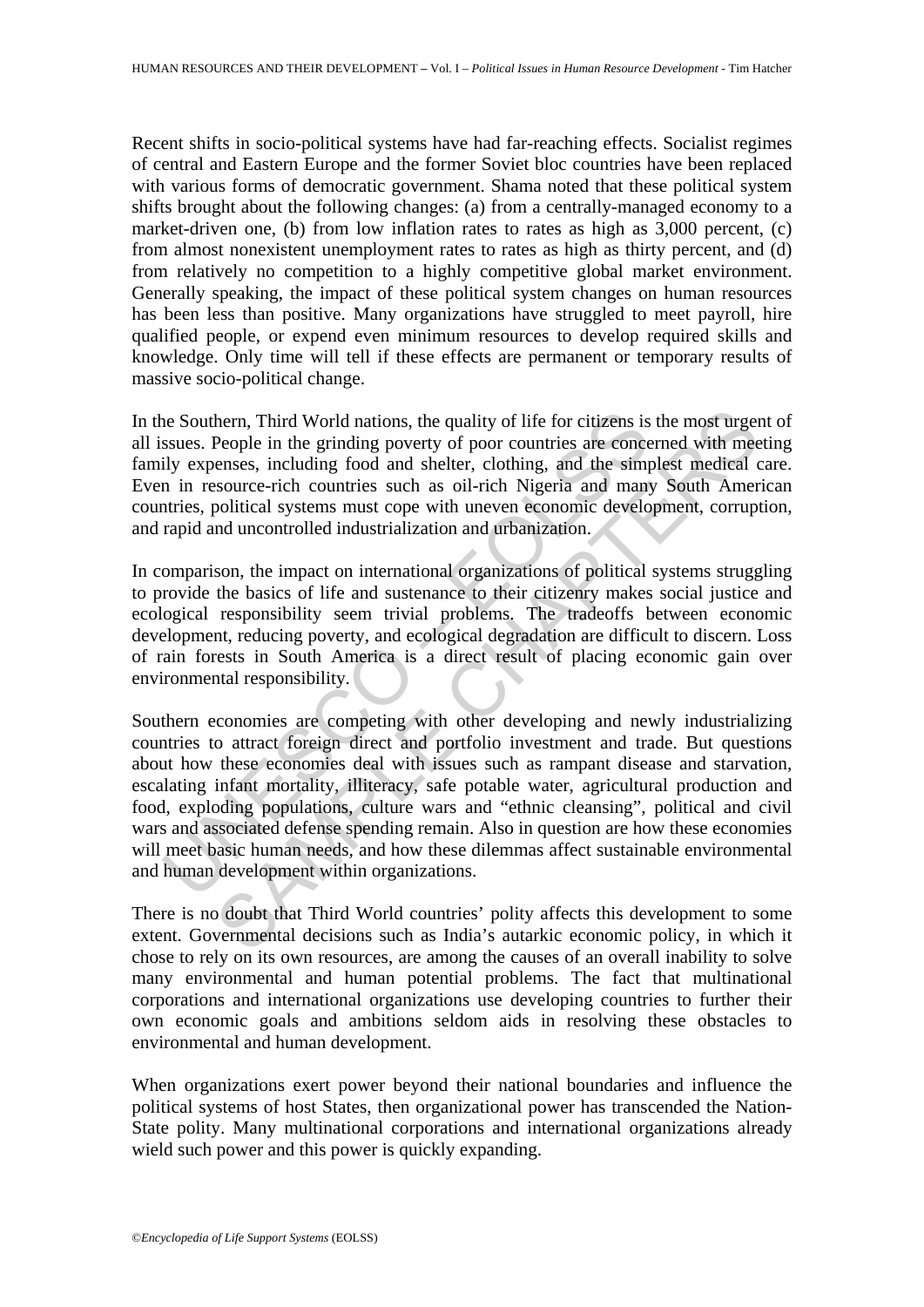- -
- -
- -

# TO ACCESS ALL THE **22 PAGES** OF THIS CHAPTER, Visit[: http://www.eolss.net/Eolss-sampleAllChapter.aspx](https://www.eolss.net/ebooklib/sc_cart.aspx?File=E1-10-01-03)

#### **Bibliography**

Barnett, Michael & Finnemore, Martha (1999). The politics, power, and pathologies of international organizations, *International Organization,* **53**(4), 699-733. [Excellent article on the relationship between politics and organizational problems and pathologies].

Capra, Fritjof (1996) *The Web of Life: A New Understanding of Living Systems*. New York: Doubleday. [Capra offers the seminal synthesis for understanding the vital integrative actions of living organisms and organizations].

Costanza, Robert (1991) *Ecological Economics: The Science and Management of Sustainability*. New York: Columbia University Press. [Edited writings of some of the leading contemporary authorities on ecological economics].

Daly, Herman (1991) *Steady-State Economics* (second edition). Washington, DC: Island Press. [Seminal text on environmental and sustainable economics].

Foucault, Michel (1972) *The Archaeology of Knowledge*. London: Routledge. [Theory and philosophy of knowledge from one of the world's brilliant philosophers].

Friedman, Milton (1962) *Capitalism and Freedom*. Chicago: University of Chicago Press. [Discussion of the role of competitive capitalism in a free marketplace. Includes discussion of monetary policy, welfare, and poverty].

Halstead, Ted & Cobb, Clifford (1996) 'The need for new measurements of progress', in Jerry Mander and Edward Goldsmith (eds) *The Case Against the Global Economy: And for a Turn Toward the Local*, San Francisco: Sierra Club Books. [Edited book with 43 essays on the "darker" side of global economics].

ics and organizational problems and pathologies].<br>
a, Fritjof (1996) The Web of Life: A New Understanding of Living Systems, N<br>
a offers the seminal synthesis for understanding the vital integrative actions o<br>
inzations].<br> organizational problems and pathologies].<br>
If (1996) The Web of Life: A New Understanding of Living Systems, New York: Doublish the seminal synthesis for understanding the vital integrative actions of living organism.<br>
1.<br> Harman, Willis & Porter, Maya (1997) *The New Business of Business: Sharing Responsibility for a Positive Global Future*. San Francisco: Berrett-Koehler. [Excellent edited text that discusses the roles, responsibilities, and opportunities of business to contribute to a positive global future with some of the best minds in business and global change].

Hatcher, Tim (1997) Improving corporate social performance: A strategic planning approach, *Performance Improvement,* **36**(9), 23-27. [Article on the relationship between strategic planning, human resource development, sustainable organizational goals, and corporate social responsibility].

Hatcher, Tim & Brooks, Ann (2000) *Social Responsibility of Human Resource Development: How Our Definitions and Worldviews Impact Our Leadership Role,* Proceedings of the 2000 Academy of Human Resource Development International Conference. Research Triangle, North Carolina, USA. [Article on how worldviews such as logical positivism and Gaia impact research and practice of human resource development].

Hauss, Charles. (1994) *Comparative politics: Domestic Responses to Global Challenges*. St. Paul, MN: West Publishing. [Comprehensive text on traditional issues and concepts in comparative politics].